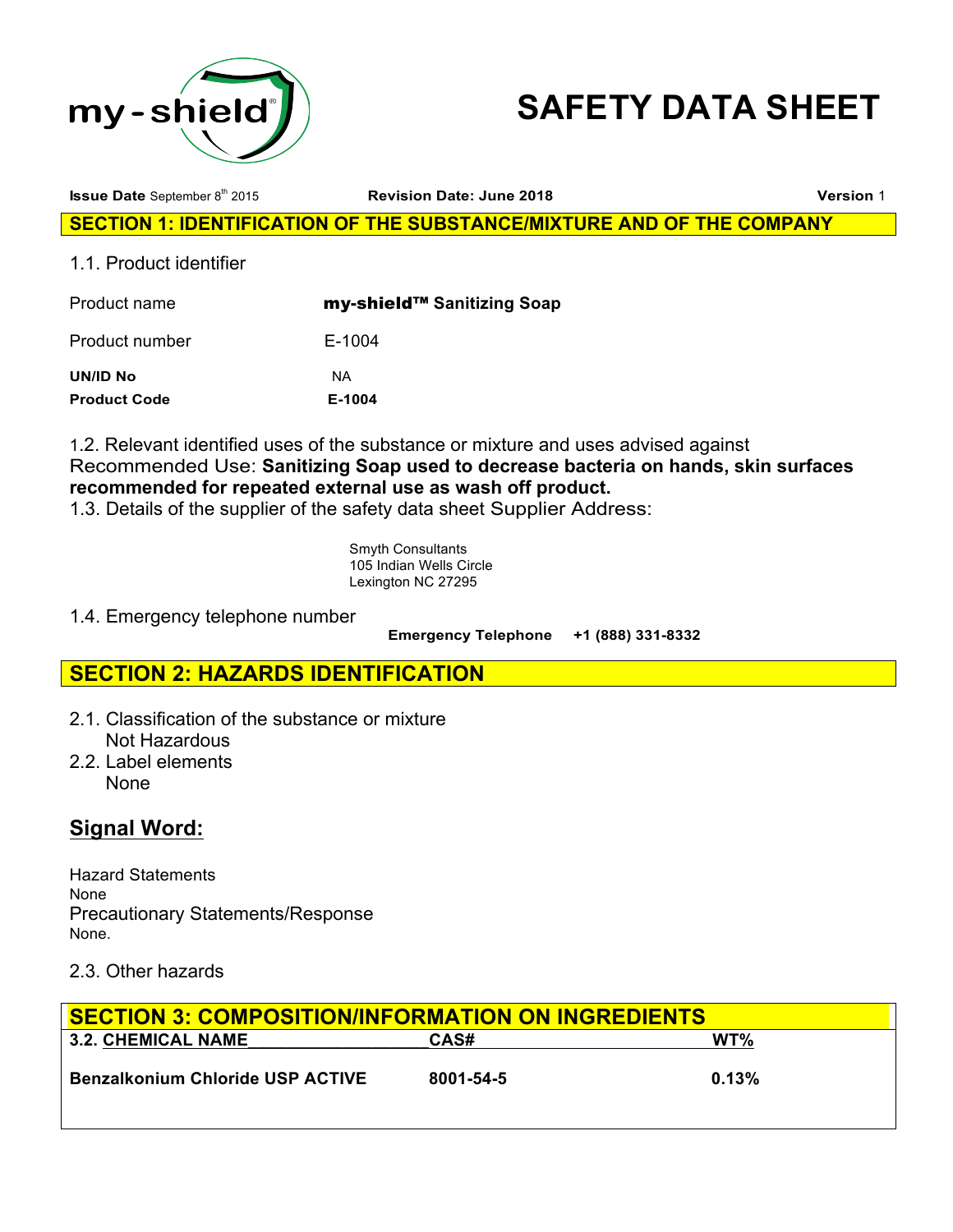### **SECTION 4: FIRST AID MEASURES**

4.1. Description of first aid measures in manufacturing plant **Inhalation** Remove victim immediately from source of exposure. **Ingestion** None **Skin contact** None. **Eye contact** Immediately flush with plenty of water for up to 15 minutes.

4.2. Most important symptoms and effects, both acute and delayed **Inhalation.** None. **Ingestion** None. **Skin contact** None **Eye contact** None.

**4**.3. Indication of any immediate medical attention and special treatment needed.

# **SECTION 5: FIREFIGHTING MEASURES**

5.1. Extinguishing media Extinguishing media Extinguish with foam, carbon dioxide, dry powder or water fog. 5.2. Special hazards arising from the substance or mixture Specific hazards None. 5.3. Advice for firefighters Protective equipment for fire-fighters

Self-contained breathing apparatus and full protective clothing must be worn in case of fire.

# **SECTION 6: HANDLING AND STORAGE**

6.1. Personal precautions, protective equipment and emergency procedures Follow precautions for safe handling described in this safety data sheet.

6.2. Environmental precautions

None

6.3. Methods and material for containment and cleaning up

Absorb with inert, damp, non-combustible material, then flush area with water. Collect spillage in containers, seal securely and deliver for disposal according to local regulations.

6.4. Reference to other sections

# **SECTION 7: HANDLING AND STORAGE**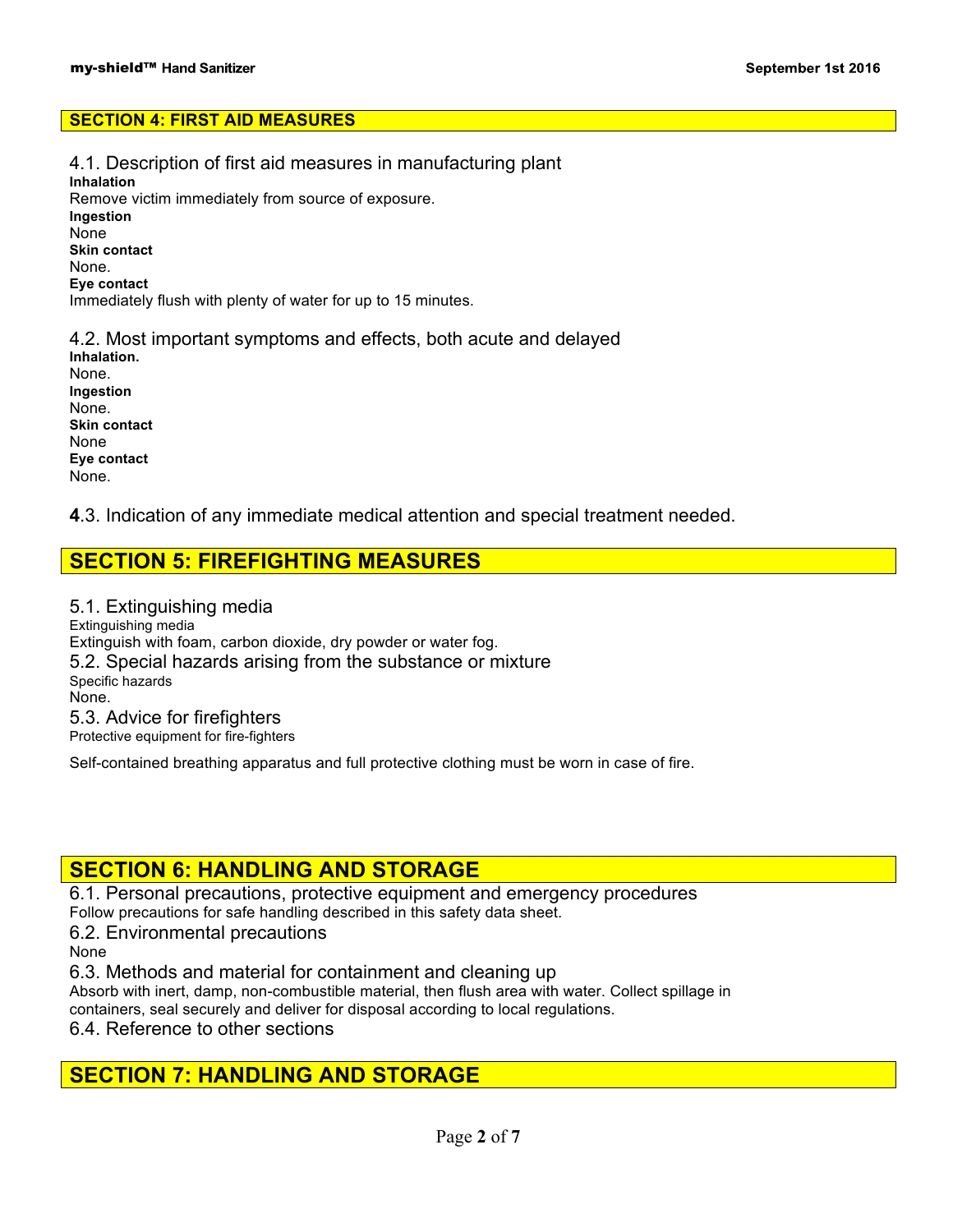### my-shield™ Hand Sanitizer

## 7.1. Precautions for safe handling

Avoid spilling, Keep from Freezing above 0C /32F 7.2. Conditions for safe storage, including any incompatibilities Store in tightly closed original container in a well-ventilated place. Keep from freezing and direct sunlight. Storage Class Miscellaneous hazardous material storage. **7.3. Specific end use(s)** The identified uses for this product are detailed in Section 1.2. **SECTION 8: EXPOSURE CONTROLS/PERSONAL PROTECTION** 8.1. Control parameters Ingredient Comments No exposure limits noted for ingredient(s) 8.2. Exposure controls **Protective equipment Engineering measures** Provide adequate ventilation. Observe Occupational Exposure Limits and minimize the risk of inhalation of vapors. **Respiratory equipment** None. **Hand protection** None. **Eye protection**

None

**Other Protection**

Wear appropriate long sleeve clothing. **Hygiene measures** No specific hygiene procedures noted, but good personal hygiene practices are always advisable, especially when working with chemicals.

# **SECTION 9: PHYSICAL AND CHEMICAL PROPERTIES**

## 9.1. Information on basic physical and chemical properties

| <b>Physical state</b><br>Appearance<br>Odor<br><b>Odor Threshold</b><br>рH<br>Melting point/freezing point<br><b>Boiling point/boiling range</b><br><b>Flash point</b><br><b>Evaporation rate</b><br>Flammability (solid, gas)<br><b>Flammability Limits in Air</b><br><b>Upper flammability limits</b><br>Lower flammability limit<br>Vapor pressure | Liquid<br>Clear to cloudy<br>None<br>Not determined<br>$4.0 - 7.0$<br>$0^{\circ}$ C/0C<br>100 °C<br>100 °C<br>Similar to water<br>N/A<br>N/A<br>N/A<br>23 mmHq |
|-------------------------------------------------------------------------------------------------------------------------------------------------------------------------------------------------------------------------------------------------------------------------------------------------------------------------------------------------------|----------------------------------------------------------------------------------------------------------------------------------------------------------------|
| Vapor density                                                                                                                                                                                                                                                                                                                                         | $23$ gm/m <sup>3</sup>                                                                                                                                         |
| <b>Specific Gravity</b><br><b>Water solubility</b><br><b>Solubility in other solvents</b><br><b>Partition coefficient</b><br><b>Autoignition temperature</b><br><b>Decomposition temperature</b>                                                                                                                                                      | 1.00-1.20<br>Soluble in water<br>Not determined<br>Not determined<br>Not flammable<br>Not determined                                                           |

**Other Information**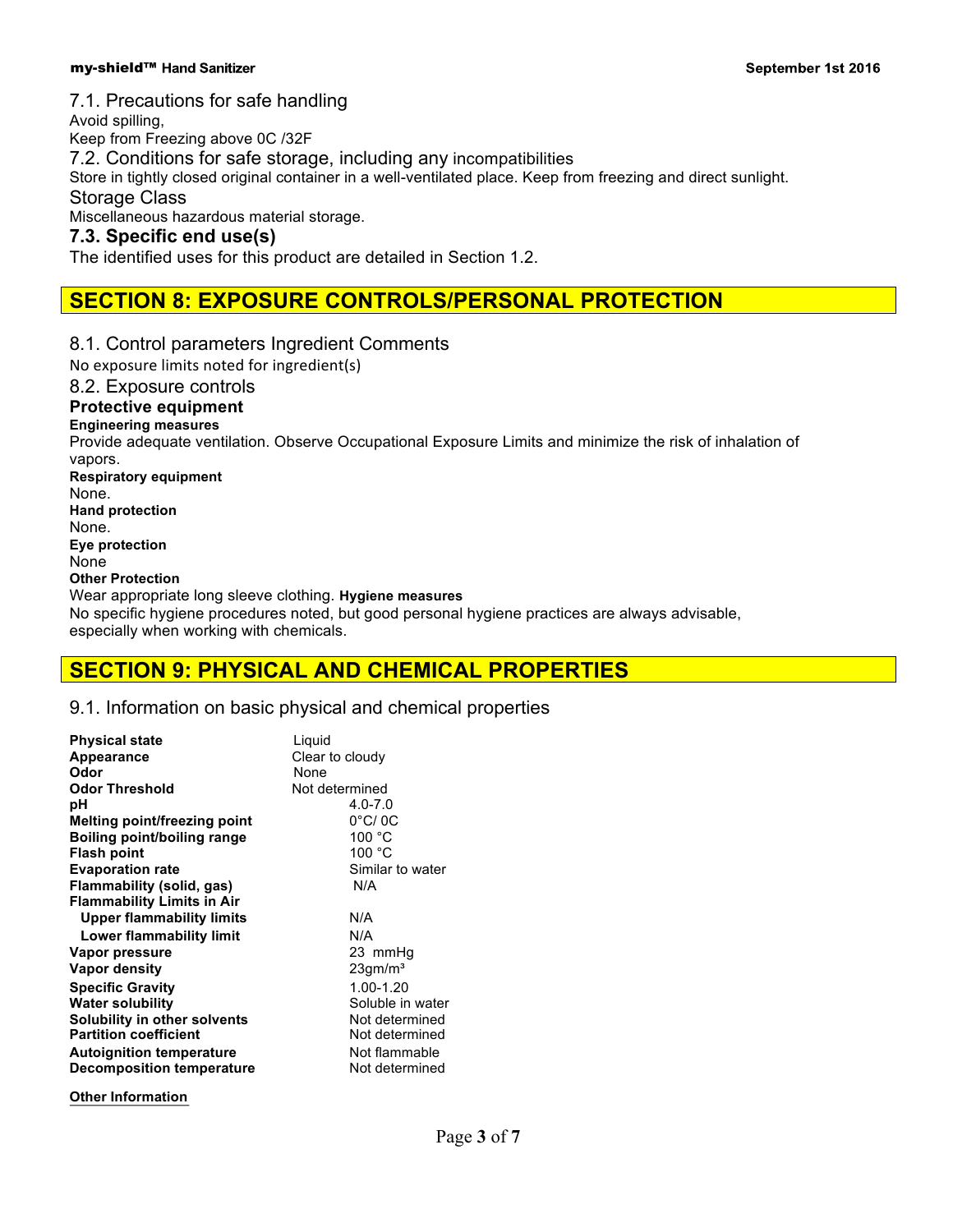# **SECTION 10: STABILITY AND REACTIVITY**

10.1. Reactivity No specific reactivity hazards associated with this product. 10.2. Chemical stability Stable under normal temperature conditions and recommended use. 10.3. Possibility of hazardous reactions Not available. 10.4. Conditions to avoid Avoid excessive heat for prolonged periods of time. Avoid freezing since water based. (will thaw) 10.5. Incompatible materials Not available 10.6. Hazardous decomposition product None.

# **SECTION 11: TOXICOLOGICAL INFORMATION**

## 11.1. Information on toxicological effects

#### **Acute Oral LD50**

### **LD 50 > 2000 -5000 mg/kg body weight**

**Classified under Category 5** –**Non Classified**, as per Global Harmonized System for Classification and Labeling of Chemicals (UN GHS 2013) and OECD Harmonized Integrated Classification for Human Health and Environment Hazards of Chemicals Substances and Mixtures (14<sup>th</sup> Aug 2001).

#### **Acute Dermal LD50**

#### **LD 50 > 2000-5000 mg/kg body weight**

**Classified under Category 5 or Non Classified** as per Global Harmonized System for Classification and Labeling of Chemicals (UN GHS 2013) and OECD Harmonized Integrated Classification for Human Health and Environmental Hazards of Chemicals Substances and Mixtures (14<sup>th</sup> Aug 2001).

#### **Skin contact**

**Negative** Findings base on Global Harmonized System for Classification and Labeling of Chemicals and OECD Harmonized Integrated Classification System for Human Health and Environmental Hazards of Chemical Substances and Mixtures (14<sup>th</sup> Aug 2001)

#### **Acute Eye Irritation**

**Not irritating to eyes** as per Global Harmonized System for Classification and Labeling of Chemicals (UN GHS 2013) and OECD Harmonized Integrated Classification for Human Health and Environmental Hazards of Chemicals Substances and Mixtures  $(14^{th}$  Aug 2001).

#### **Acute Inhalation Toxicity**

**LC50: > 1.75 mg/L and is classified as "Unclassified** based on Globally Harmonized System for Classification and Labeling of Chemicals (GHS) and OECD Harmonized Integrated Classification System for Human Health and Environmental Hazards of Chemical Substances and Mixtures and EC classification.

### **Skin Sensitization contact**

**Negative Findings** base on Global Harmonized Systems Classification and Labeling of Chemicals and OECD Harmonized Integrated Classifications System for Human Health and Environmental Hazards of Chemical Substances and Mixtures

#### **Germ Cell Mutagenicity**

Data is not available at this time

#### **Carcinogenicity**

Data is not available at this time. Not expected to be carcinogenic.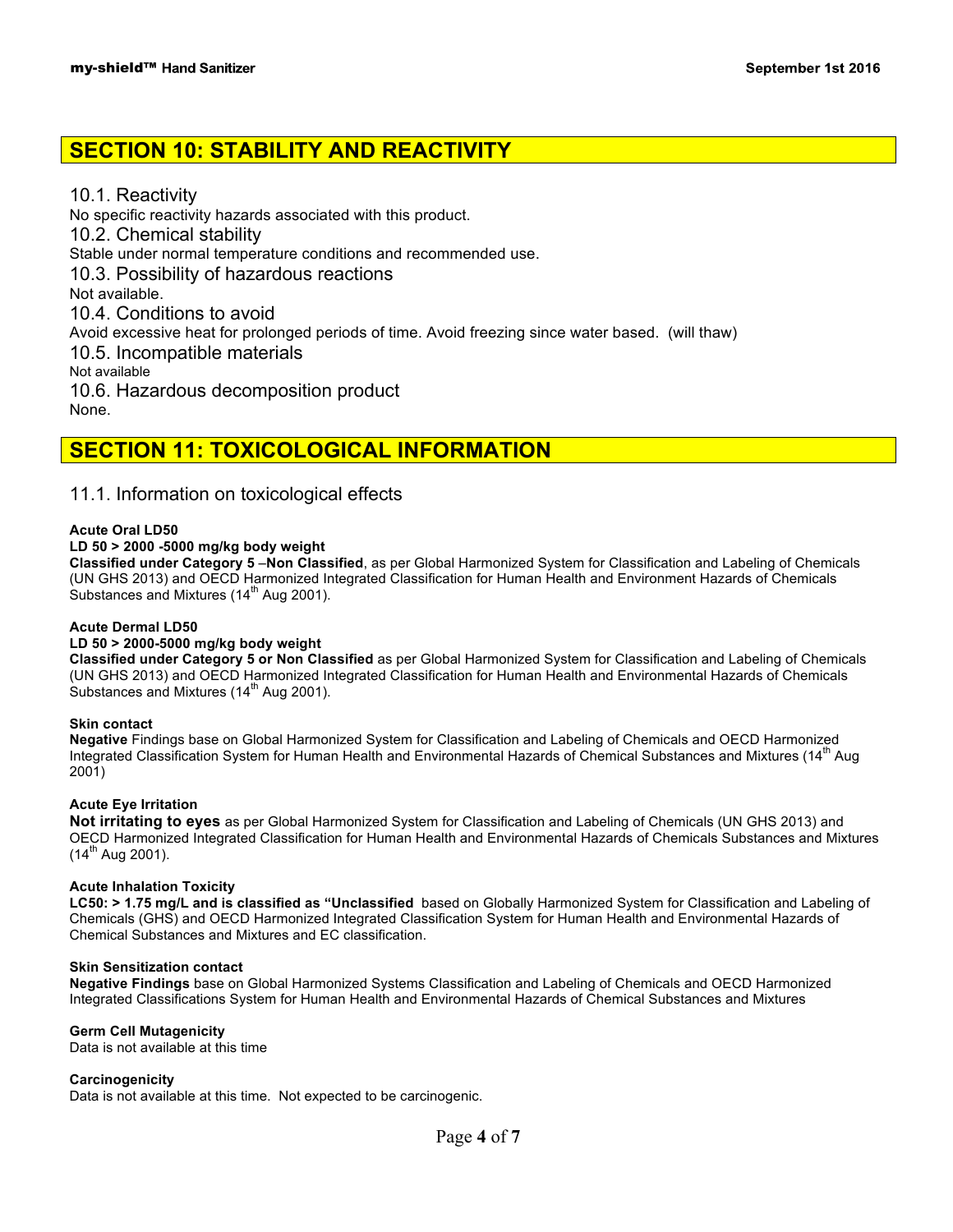### my-shield™ Hand Sanitizer

### **Reproductive Toxicity**

Data is not available at this time. Not expected to have reproductive toxicity.

**STOT-single exposure** Unclassified

**STOT-repeated exposure** Unclassified

**Aspiration Hazard**

Data is not available at this time

# **SECTION 12: ECOLOGICAL INFORMATION**

Ecotoxicity

The product contains beneficial bacteria and substances which are found in soils and on plant roots The product is safe at 100,000 ppm

### 12.1. Toxicity **Acute Toxicity Daphnia magna OECD 202**

**Immobility**  Data is not available at this time

# **Acute Toxicity Danio Rerio OECD 203**

Data is not available at this time

**Fresh water Algae Growth Desmodesmus subspicatus at 72 hours OECD 201** Data is not available at this time

### 12.2. Persistence and degradability **Degradability** Data is not available at this time 12.3. Bioaccumulative potential Bioaccumulative potential Data is not available at this time 12.4. Mobility in soil Mobility: Data is not available at this time 12.5. Results of PBT and vPvB assessment This product does not contain any PBT or vPvB substances 12.6. Other adverse effects Not applicable.

# **SECTION 13: DISPOSAL CONSIDERATIONS**

## **General information**

Factory Waste to be treated as controlled waste. Disposal to licensed waste disposal site in accordance with local Waste Disposal Authority. Do not puncture or incinerate even when empty.

13.1. Waste treatment methods

Dispose of waste and residues in accordance with local authority require

# **SECTION 14: TRANSPORTATION INFORMATION**

Page **5** of **7**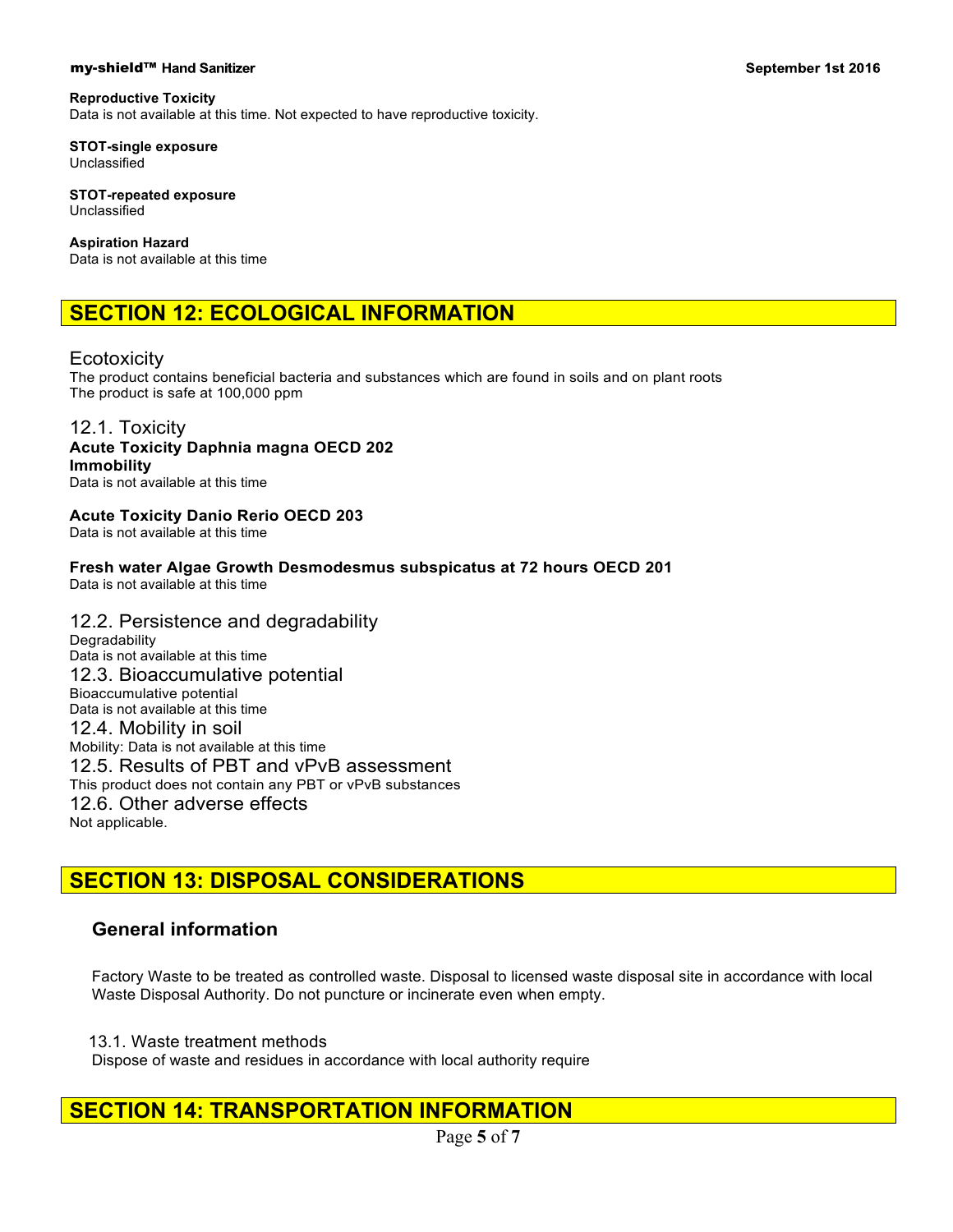| DOT                                         |               |
|---------------------------------------------|---------------|
| Proper shipping name                        | Non hazardous |
| UN/ID No<br><b>Hazard Class</b>             |               |
| <b>Packing Group</b>                        | N/A           |
| <b>Special Provisions</b>                   | N/A           |
| TDG                                         |               |
| UN/ID No                                    |               |
| Proper shipping name<br><b>Hazard Class</b> |               |
| <b>Packing Group</b>                        | N/A           |
| <b>Special Provisions</b>                   | N/A           |
| <b>IATA</b>                                 |               |
| UN/ID No                                    |               |
| Proper shipping name<br><b>Hazard Class</b> |               |
| Subsidiary hazard class                     | N/A           |
| <b>Packing Group</b>                        | N/A           |
| <b>ERG Code</b>                             | N/A           |
| <b>IMDG</b>                                 |               |
| UN/ID No                                    |               |
| Proper shipping name                        |               |
| <b>Hazard Class</b>                         |               |
| <b>Subsidiary hazard class</b>              | N/A           |
| <b>Packing Group</b>                        | N/A           |

# **SECTION 15: REGULATORY INFORMATION**

15.1. Safety, health and environmental regulations/legislation specific for the substance or Mixture

| International Inventories                                       |                                                                                                                         |
|-----------------------------------------------------------------|-------------------------------------------------------------------------------------------------------------------------|
| <b>TSCA</b>                                                     | Listed                                                                                                                  |
| <b>DSL</b>                                                      | Listed                                                                                                                  |
| <b>NDSL</b>                                                     | <b>Not Listed</b>                                                                                                       |
| <b>EINECS</b>                                                   | Listed                                                                                                                  |
| <b>ELINCS</b>                                                   | Not Listed                                                                                                              |
| <b>ENCS</b>                                                     |                                                                                                                         |
| <b>IECSC</b>                                                    |                                                                                                                         |
| <b>KECL</b>                                                     |                                                                                                                         |
| <b>PICCS</b>                                                    |                                                                                                                         |
| <b>AICS</b>                                                     |                                                                                                                         |
| Legend:                                                         |                                                                                                                         |
|                                                                 | <b>TSCA</b> - United States Toxic Substances Control Act Section 8(b) Inventory                                         |
|                                                                 | <b>DSL/NDSL</b> - Canadian Domestic Substances List/Non-Domestic Substances List                                        |
|                                                                 | <b>EINECS/ELINCS</b> - European Inventory of Existing Chemical Substances/European List of Notified Chemical Substances |
| <b>ENCS</b> - Japan Existing and New Chemical Substances        |                                                                                                                         |
| <b>IECSC</b> - China Inventory of Existing Chemical Substances  |                                                                                                                         |
| <b>KECL</b> - Korean Existing and Evaluated Chemical Substances |                                                                                                                         |

*PICCS - Philippines Inventory of Chemicals and Chemical Substances*